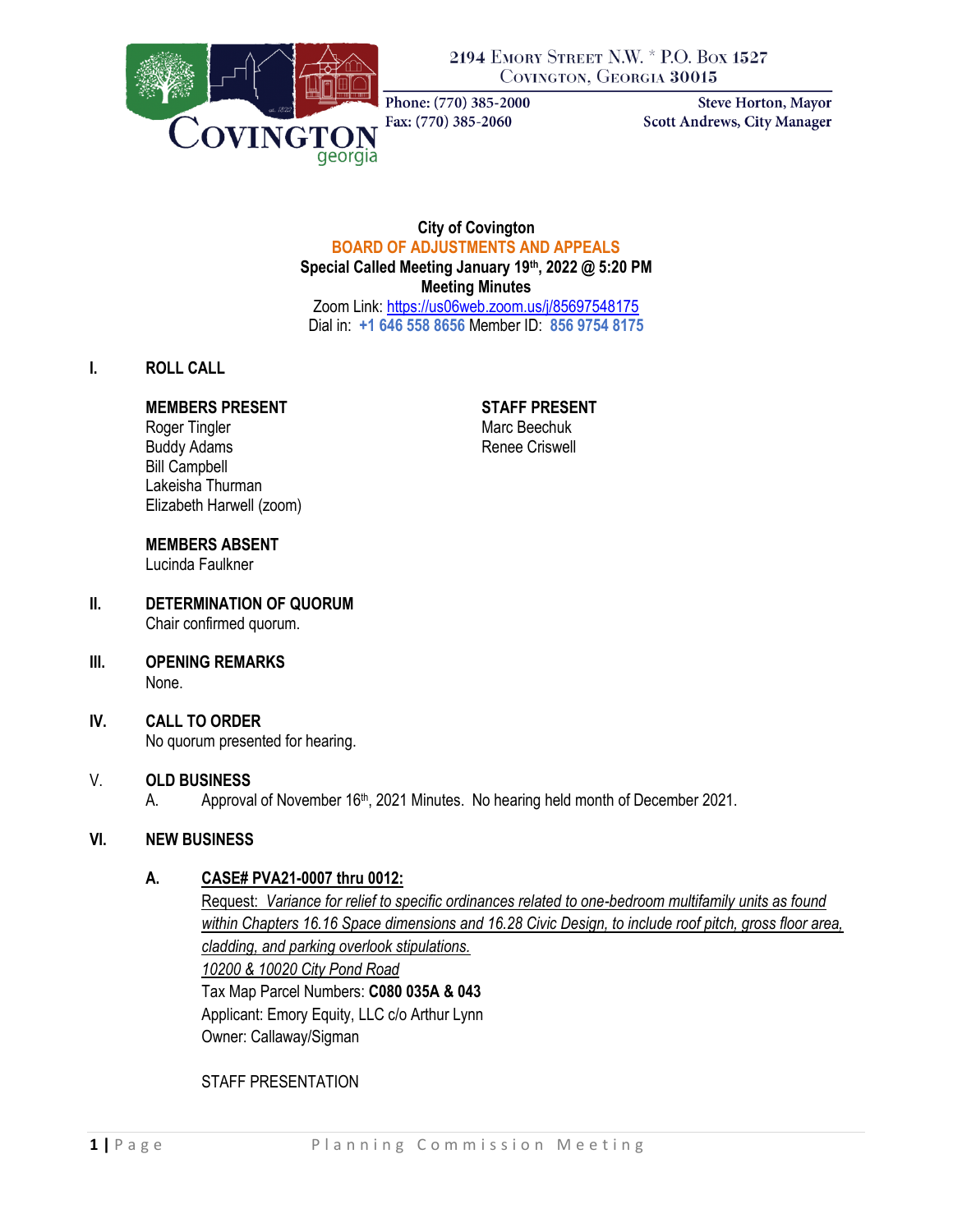Staff presented to the board applicant/developer was proposing a project that included twelve (12) stacked flat buildings along with a clubhouse, dog park, a pool, fitness center and walking trails. The total build-out was planned to have 396 units with 685 bedrooms. The project would have surface parking around the buildings at a ratio of 1.87/unit. The plan was adjacent to Covington Town Center (CTC) and development intentions were to connect to that development.

Staff went over below variance requests via PowerPoint:

- A) Per the Space Dimensions Table in city ordinance Chapter 16, section 16.16.030 The minimum gross floor area for a dwelling in the proposed Neighborhood Mixed- Use zone was 900 sqft. **The applicant was seeking a variance to reduce the size to 645 sq ft.**
- B) Per city ordinance Chapter 16, section 16.28.025 G. 2. g. For the proposed multi- family development over 5 acres a maximum of twenty (20) percent of the total building wall area, with each façade being calculated independently, could contain the following materials:
	- i. Fiber cement siding, at least <sup>3</sup>/<sub>8</sub>-inch thick; ii. Natural wood siding;
	- ii. iii. Natural wood shake. **The applicant was seeking a variance to allow varying amounts of these siding products per location on site (see attached plans).**
- C) Per city ordinance Chapter 16, sec 16.28.025 G. 2. f. For the proposed multi family development over 5 acres a minimum of two and a maximum of four of the following exterior finished materials may be used on a multi-family dwelling:
	- i. Clay masonry brick;
	- **ii.** Natural stone;
	- **iii.** Manufactured stone;
	- **iv.** Traditional stucco. **The applicant was seeking a variance to reduce to reduce the minimum to 1.**
- D) Per city ordinance Chapter 16, section 16.28.025 G.2. d.i., for the proposed multi-family development over 5 acres pitched roofs shall be sloped no less than 6:12, except that pitched roof structures for attached sheds, porches, patios and balconies may be sheds, with pitches no less than 2:12. **The applicant was seeking a variance to reduce the pitch to 5:12.**

Staff continued to explain that the 39-acre combined site was currently underdeveloped with two single family structures, an old farm pond and a reasonable amount of tree coverage throughout. The two parcels were two of the remaining 3 in the larger block that forms Covington Town Center. Those 3 were the only ones remaining within that larger area zoned industrial. The adjacent parcels in Covington Town Center include two of the stormwater ponds, trails and an approximately 10-acre tract planned for office space.

The two parcels sat in the southwestern corner of the larger block, which included most of the Right-ofway used by large trucks between Bob Williams Pkwy and Alcovy Rd/I-20. Planned access for the site would be at 3 locations, a main entrance through Tract 11 of CTC (office), a second entrance along the southern portion of City Pond Rd across from the entrance to Hometowne Studios and a final access point would go to one building on the western side of City Pond Rd near Roberts Way. The site was partially encumbered by wetlands, flood plain and streams flowing toward the southwestern corner.

### STAFF RECOMMENDATION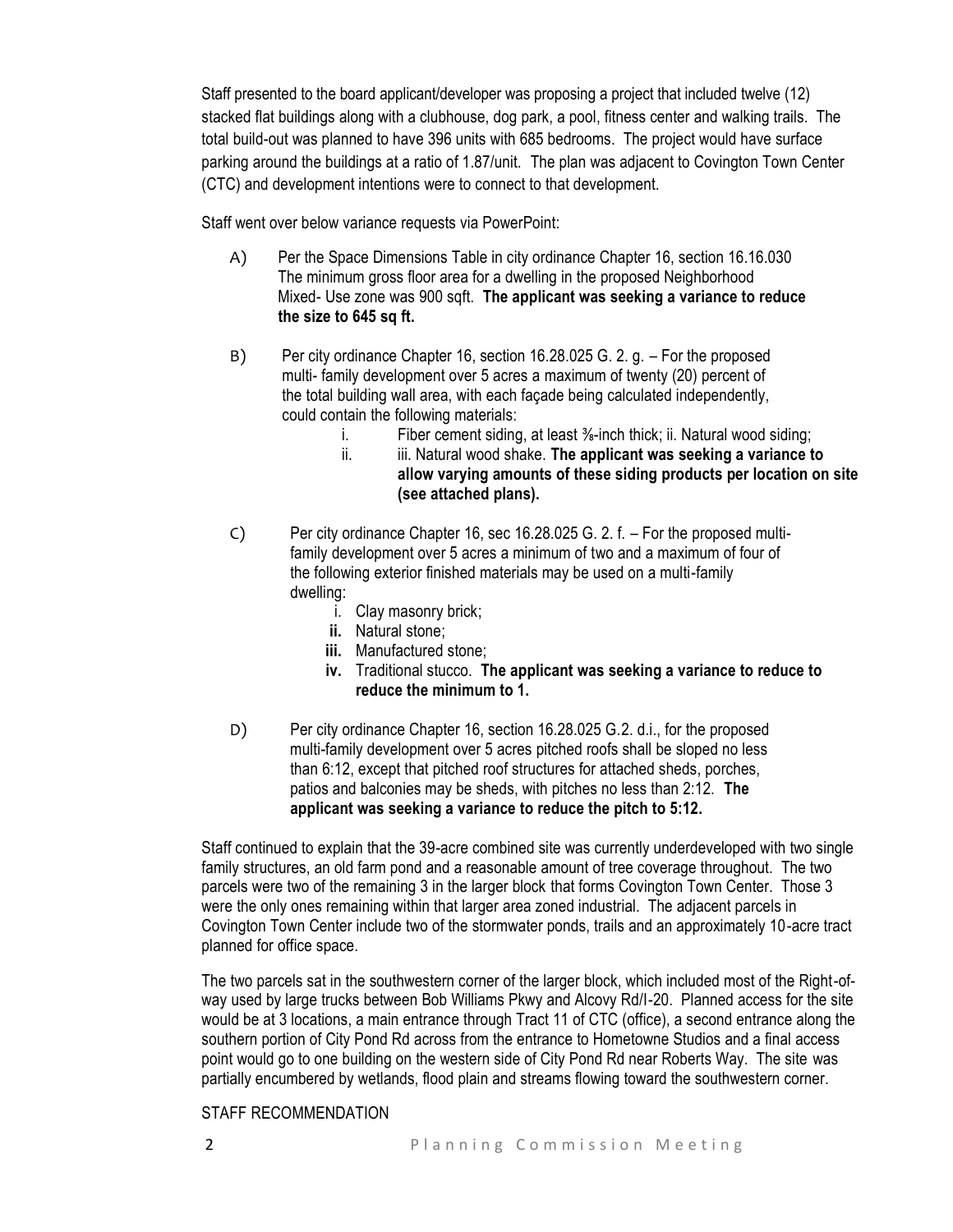Staff read over BOAA Criteria for variance decisions, per Sec. 16.12.170 A. 3. Staff concluded that the proposed development would bring an influx of units to an area that was developing out and needed residential rooftops. It was seeking to mix the existing highway commercial and industrial uses with a residential product. To find the right balance for a large-scale project like proposed to succeed, would mean examining our code and finding areas where compromise would make sense and wouldn't diminish the end product. Staff felt that flexibility in design and personal preference regarding the applications on this project would make for sensible cooperation.

The proposed development would be a contributing factor to the area and **Staff recommended the following actions:**

- A) **Staff recommended approval for the request to reduce the unit size from 900 sq ft to 645 sq ft, per** city ordinance Chapter 16, section 16.16.030 stating, unit size dictated a few elements of a project including the target audience and market preferences. Constructing units that weren't geared towards families was in line with current sentiments in Covington. Allowing smaller units (which this size was allowed in other zones) was a response to were the current housing market was in our nation;
- B) **Staff recommended approval with conditions (listed below) for the request of allowance for varying amounts of siding products per location on site**, per city ordinance Chapter 16, section 16.28.025 G. 2. g. Staff reported that the **m**aterial choices were important for two major reasons, product longevity and aesthetic appeal. The materials proposed would meet the first of those two points as well or better than what the code required. The second point was more a matter of choice and response to what the market wanted. The applicant had revised their plans multiple times to get closer to what staff had asked, while still proposing a product the market would support.
	- 1. **Condition**  Design must meet or exceed the percentages shown in the attached document titled "Callaway variances and exterior percentages";
- C) **Staff recommended approval for the request to reduce the requirement for exterior finishes from minimum of two and max of four,** per city ordinance Chapter 16, sec 16.28.025.G.s.f., to a minimum of one (1); Staff explained that similar to the reasoning in request B, allowing designers to make flexible decisions, as long as they use materials that stood up to a similar or longer amount of time to those in the code, was a sensible practice.
- D) **Staff recommended approval for the request of variance to reduce the required roof pitch from 6:12 to 5:12, per city ordinance** Chapter 16, section 16.28.025 G. 2. d. I; Staff determined that the difference in roof pitch allowed for a product that the applicant had demonstrated to meet the spirit of the corresponding code. The change would nearly be imperceptible to the public and would still allow for a quality design.

## APPLICANT PRESENTATION

Applicant and representative for Emory Equity, LLC, Arthur Lynn and Thomas & Hutton Landscape Architect for project, Matt Mitchell, presented PowerPoint to board showing project elevations, proposed facades, etc. Reported they intended to develop a really nice product that would compliment the adjacent Covington Town Center development and most importantly, incorporate pleasing and functional green space; therefore, abiding by the property owner's, Callway/Sigman, wishes to not have their land industrially development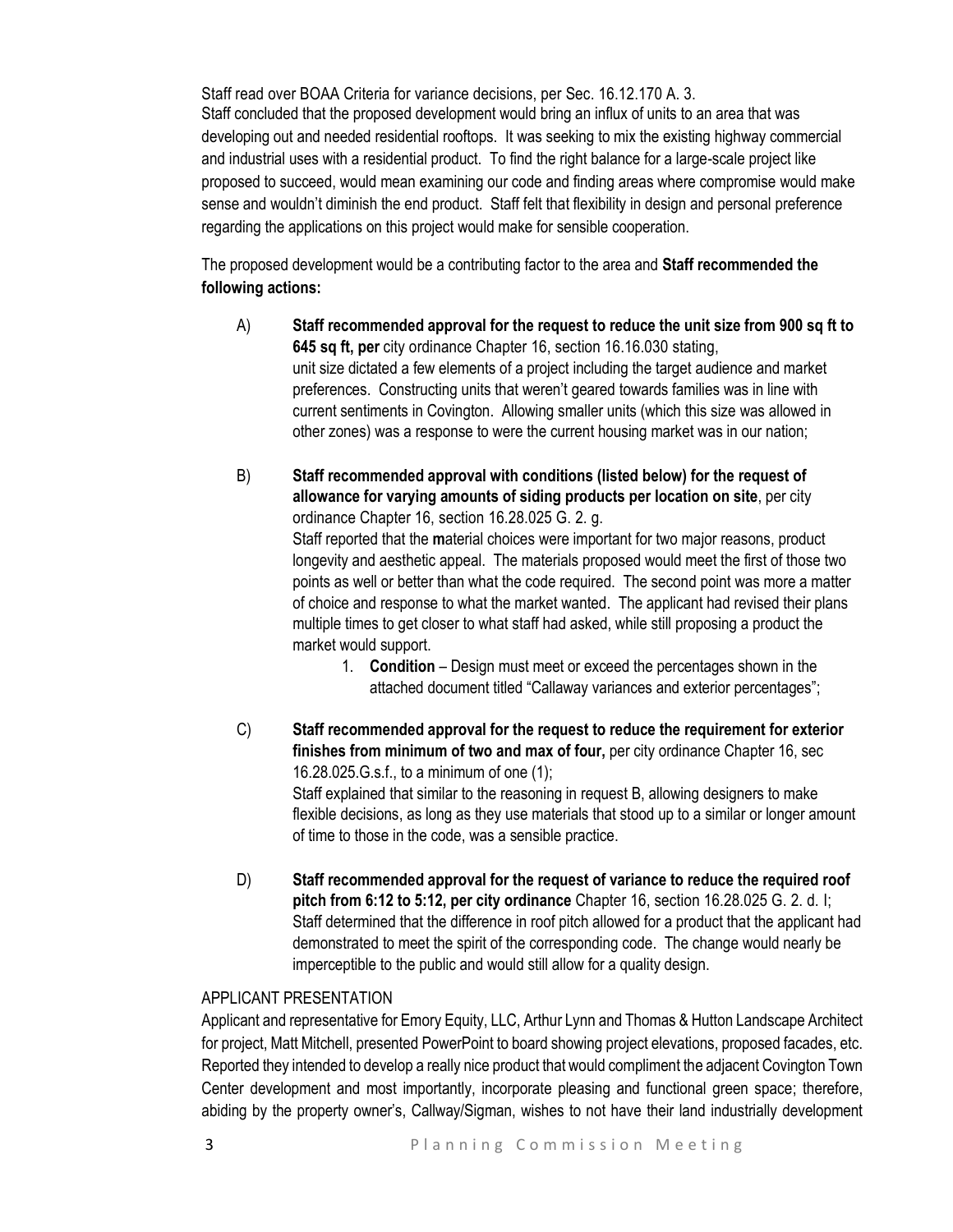and continue some aspects of nature/agricultural presence, as the land was originally zoned for, prior to the city's re-zoning of property from agriculture to Heavy Industrial (M2).

Board member Tingler posed a question to P&D Mgr., Beechuk as to why there was an allowance for these items in this particular zoning. Beechuk went over zoning area designs and urban planning focuses, as well as that this ordinance had been in place since 2008 with those requirements.

Board member Campbell asked for an explanation on the request for one (1) material versus the use of two (2). What masonry will be used and how many material options for apartments. Beechuk explained that the developer wanted a more flexible option for the use of just one quality, long-lasting product throughout project was a sensible practice as opposed to two (2) or more products that may not be as long-lasting.

## PUBLIC COMMENT

Mr. & Mrs. Callaway reiterated to the board the desire for this property to be utilized as proposed and not some large industry. Further explained how the property was re-zoned without their desire and now just wanted to make the best use of their property and felt that Mr. Lynn and Emory Equity's proposed project would do just that. They also stated they knew there would be a time that the land would have to be sold and that time is now, but they wanted to leave their family land has a continued benefit to Covington/Newton County and was happiest with this proposal.

## MOTION

A) Request from required variance under city ordinance Chapter 16, section 16.16.030 for the allowance of unit size reduction from 900 sq ft to 645 sq ft.

*Bill Campbell motioned to approve. Lakeisha Thurmond seconded. Motion carried 3/2 with Tingler/Adams opposing.* 

B) Request from required variance under city ordinance Chapter 16, section 16.28.025 G. 2. g. for the allowance for varying amounts of siding products per location on site.

*Roger Tingler motion to approve with the staff condition that design must meet or exceed the percentages shown in the attached document titled "Callaway variances and exterior percentages". Buddy Adams seconded. Motion carried unanimously.* 

C) Request from required variance under city ordinance Chapter 16, sec 16.28.025.G.s.f for the allowance of a minimum of one (1) high quality, long-lasting, P&D approved exterior finish.

*Roger Tingler Motioned to approve. Buddy Adams seconded. Motion carried unanimously.* 

D) Request from required variance under city ordinance Chapter 16, section 16.28.025 G. 2. d. for the allowance of roof pitch reduction from 6:12 to 5:12.

*Roger Tingler motion to approve. Lakeisha Thurmond seconded. Motion carried unanimously.*